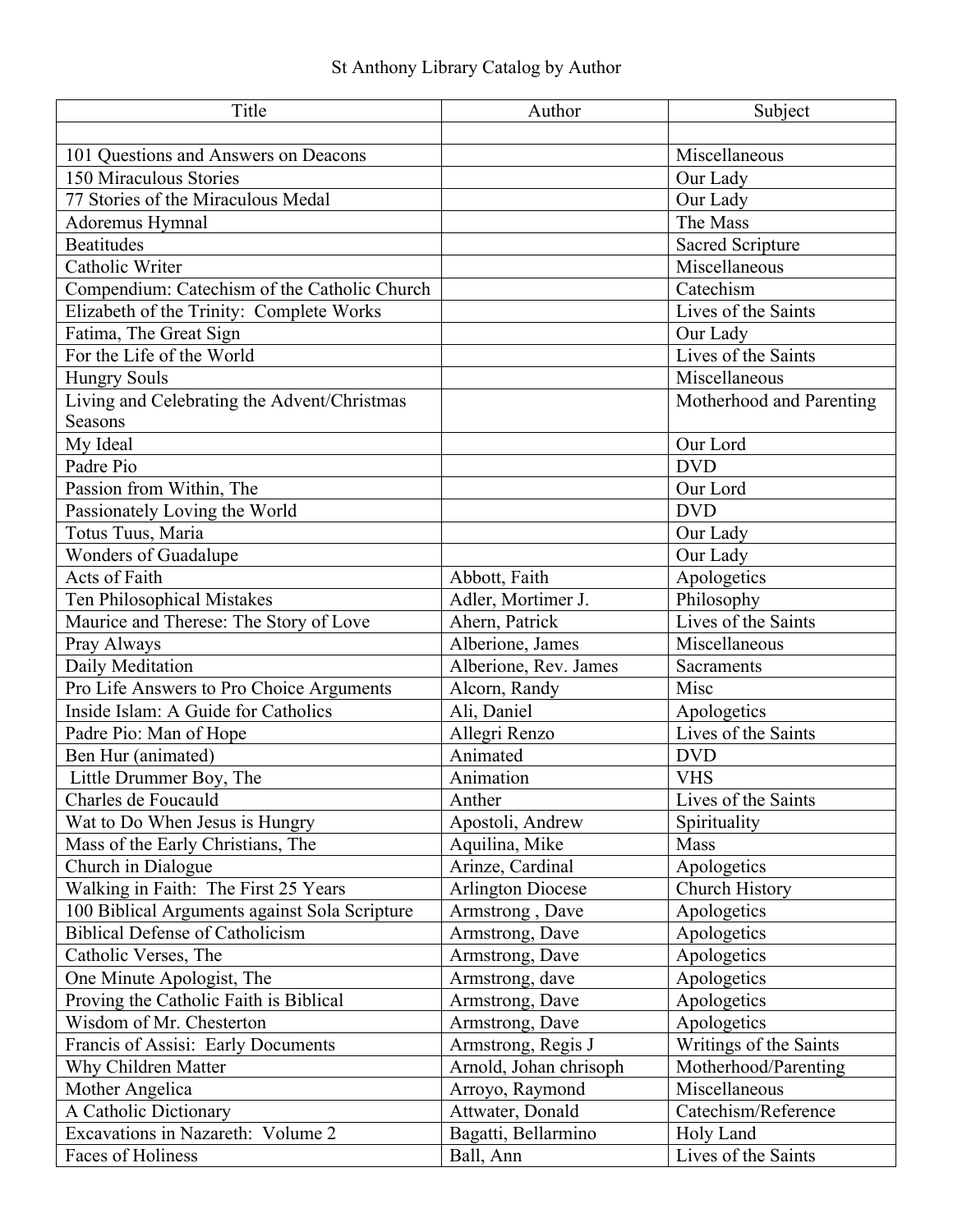| Our Lady of Light                                        | Barthas, Chanoine               | Our Lady                 |
|----------------------------------------------------------|---------------------------------|--------------------------|
| St Dominic and the Rosary                                | Beebe, Catherine                | Children                 |
| St John Bosco and St Dominic Savio                       | Beebe, Catherine                | Children                 |
| Called to the Mountains                                  | Beiting, Rev Ralph              | Lives of the Saints      |
| Understanding the Mass                                   | Belmonte,                       | Mass                     |
| Understanding the Mass                                   | Belmonte, Charles               | The Mass                 |
| Full of Grace                                            | Benkovic, Jonnette              | Spirituality             |
| St Joseph Baltimore Catechism #1                         | Bennet, Father                  | Catechism/Reference      |
| Temperament God Gave You, The                            | Bennett, Art and Lorraine       | Spirituality             |
| St Joseph Baltimore Catechism #2                         | Bennett, Father                 | Catechism                |
| Educated Child, The                                      | Bennett, William J              | Motherhood and Parenting |
| Come Rack! Come Rope!                                    | Benson, Robert Hugh             | Church History           |
| Bible and Its Painter, The                               | Bernard, Bruce                  | <b>Sacred Scripture</b>  |
| I Leap for Joy                                           | Bernard, Sister Marie           | Lives of the Saints      |
| Treasury of Biblical Quotations, A                       | Berrey, Lester V. (editor)      | Sacred Scripture         |
| Comparative New Testament                                | Bible                           | <b>Sacred Scripture</b>  |
| Daniel                                                   | Bible                           | <b>DVD</b>               |
| David and Goliath                                        | Bible                           | <b>DVD</b>               |
| Good Samaritan, The                                      | Bible                           | <b>DVD</b>               |
| He is Risen                                              | Bible                           | <b>DVD</b>               |
| Miracles of Jesus                                        | Bible                           | <b>DVD</b>               |
| Story of Jacob and Joseph                                | Bible                           | <b>DVD</b>               |
| Padre Pio the Wonder Worker                              | Biography                       | Lives of the Saints      |
| Real Love                                                | Bonacci, Mary Beth              | Motherhood and Parenting |
| Man who was Chesterton, The                              | Bond, Raymond                   | Misc                     |
| Life of Blessed Margaret of Castello                     | Bonniwell, W. R                 | Lives of the Saints      |
| Devotion to St Joseph                                    | Booklet                         | Prayer                   |
|                                                          | Bourke, Vernon ed               | Church History           |
| Essential Augustine, The<br>Life of St Francis of Assisi | Br Thomas of Soleno             | Lives of the Saints      |
|                                                          |                                 | Children                 |
| Mary's Story                                             | Brem, M. M.                     | Lives of the Saints      |
| St Ignatius of Loyola<br>Virgin Wholly Marvelous         | Broderick, James                |                          |
|                                                          |                                 |                          |
|                                                          | Brookby, Peter ed               | Our Lady                 |
| Life of Mary as Seen by Mystics, The                     | Brown, Raphael                  | Our Lady                 |
| Gifts of God                                             | <b>Brundage</b>                 | Children                 |
| We go to Mass                                            | Brundage                        | Children                 |
| In the Footsteps of Popes                                | Bruschini, Enrico               | Church History           |
| Greatest Marian Titles, The                              | Buono, Anthony                  | Our Lady                 |
| Lives of the Saints                                      | Butler, Fr Alban                | Lives of the Saints      |
| Living in Christ                                         | Caffara,                        | Catechism/Reference      |
| Holy Cards                                               | Calamari, Barbara               | Lives of the Saints      |
| Virginity                                                | Cantalamessa                    | Motherhood and Parenting |
| Christ the King: Lord of History                         | Carroll, Anne                   | Church History           |
| 1917: Red Banners, White Mantle                          | Carroll, Warren                 | Church History           |
| Animated Passion Trilogy, The                            | Cartoon                         | <b>DVD</b>               |
| Pillar of Fire, Pillar of Truth                          | <b>Catholic Answers</b>         | Apologetics              |
| St Anthony of Padua                                      | <b>Catholic Book Publishing</b> | Lives of the Saints      |
| Kyriale                                                  | Catholic Church                 | Mass                     |
| Liber Cantualis                                          | Catholic Church                 | Mass                     |
| <b>Bernadette: Princess of Lourdes</b>                   | <b>CCC</b>                      | <b>VHS</b>               |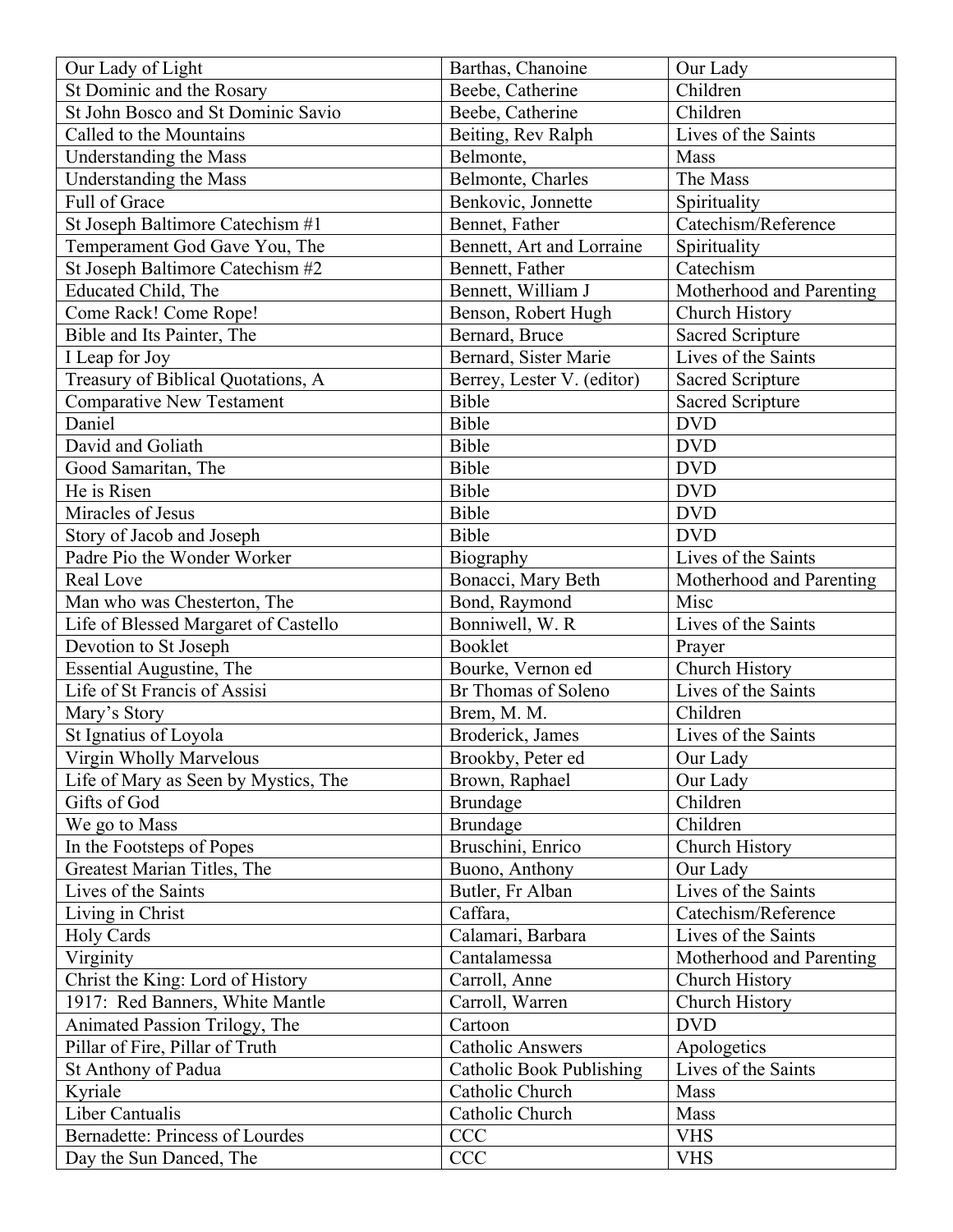| Francis                                        | <b>CCC</b>                | <b>VHS</b>               |
|------------------------------------------------|---------------------------|--------------------------|
| Nicholas: the Boy who became Santa             | <b>CCC</b>                | <b>VHS</b>               |
| <b>St Patrick</b>                              | <b>CCC</b>                | <b>VHS</b>               |
| Juan Diego                                     | <b>CCC Video</b>          | <b>VHS</b>               |
| Dialogues of St Gregory the Great              | CD                        | CD                       |
| Catholic Marriage Wisdom Book, The             | Cedar-Southworth, Donna   | Motherhood and Parenting |
| Beginning Apologetics 1-Catholic Faith         | Chacon, Fr Frank          | Apologetics              |
| Beginning Apologetics 2.5 - Trinity            | Chacon, Fr Frank          | Apologetics              |
| Beginning Apologetics 2---Jehovah's Witness    | Chacon, Fr Frank          | Apologetics              |
| Beginning Apologetics 4---Atheists/ New Agers  | Chacon, Fr Frank          | Apologetics              |
| <b>Beginning Apologetics 5-Moral Questions</b> | Chacon, Fr Frank          | Apologetics              |
| Beginning Apologetics 6---Mary                 | Chacon, Fr Frank          | Apologetics              |
| New Testament, The                             | Challoner-Rheims          | <b>Sacred Scripture</b>  |
| Kyriale (1997)                                 | Chant                     | The Mass                 |
| Liber Cantualis (1978)                         | Chant                     | The Mass                 |
| Ben Hur                                        | <b>Charleton Heston</b>   | <b>DVD</b>               |
| Ten Commandments, The                          | <b>Charleton Heston</b>   | <b>DVD</b>               |
| Orthodoxy                                      | Chesterton, G. K.         | Apologetics              |
| Everlasting Man, The                           | Chesterton, G. K.         | Misc                     |
| <b>St Thomas Aquinas</b>                       | Chesterton, G. K.         | Lives of the Saints      |
| Catholic Home Schooling                        | Clark, Mary Kay           | Motherhood               |
| Notre-Dame de Paris                            | Coloni, Marie-Jeanne      | Our Lady                 |
| <b>Companion Prayers</b>                       | Companions of St Anthony  | Prayers                  |
| A Woman Clothed with the Sun                   | Compilation               | Our Lady                 |
| Declaration on Euthanasia                      | Cong of Doctrine of Faith | Papal Writings           |
| St Philip of the Joyous Heart                  | Connolly, Francis X       | Children                 |
| Prophecy for Today                             | Connor, Edward            | Misc                     |
| Why Leave Our Own?                             | Coughlin, Rev. Chas. E    | Misc                     |
| Evidence of Satan in the Modern World          | Cristiani, Leon           | Misc                     |
| Devotion to the Sacred Heart, The              | Croiset, Fr. John         | Spirituality             |
| <b>Eucharistic Miracles</b>                    | Cruz, Joan Carroll        | Our Lord                 |
| Friendship                                     | Cuddeback, John           | Philosophy               |
| Friendship: The Art of Happiness               | Cuddeback, John           | Spirituality             |
| Prophets and Our Times, The                    | Culleton Rev R. Gerald    | Misc                     |
| Born Fundamentalist, Born Again Catholic       | Currie, David B           | Apologetics              |
| Rapture                                        | Currie, David B.          | Apologetics              |
| St Augustine: His Age, Life and Thought        | D'Arcy, M. C.             | Lives of the Saints      |
| Myth of Hitler's Pope                          | Dalin, Rabbi David G.     | Church History           |
| Book of Mary, the                              | Daniel-Rops, Henri        | Our Lady                 |
| Daily Life in the Time of Jesus                | Daniel-Rops, Henri        | <b>Sacred Scripture</b>  |
| Fifty-Seven Saints                             | Daughters of St Paul      | Lives of the Saints      |
| Pillar in the Twilight                         | Daughters of St Paul      | Lives of the Saints      |
| St John Fisher                                 | Davies, Michael           | Lives of the Saints      |
| Joy of Full Surrender, The                     | De Caussade, Jean-Pierre  | Spirituality             |
| Theological Fragments, The                     | De Lubac, Henri           | Apologetics              |
| Preparation for Total Consecration             | De Montfort               | Our Lady                 |
| Secret of the Rosary, The                      | De Montfort               | Our Lady                 |
| Friends of the Cross                           | De Montfort, St Louis     | Prayer                   |
| <b>Book of Confidence</b>                      | De Saint-Laurent, Fr      | Spirituality             |
|                                                | Thoms                     |                          |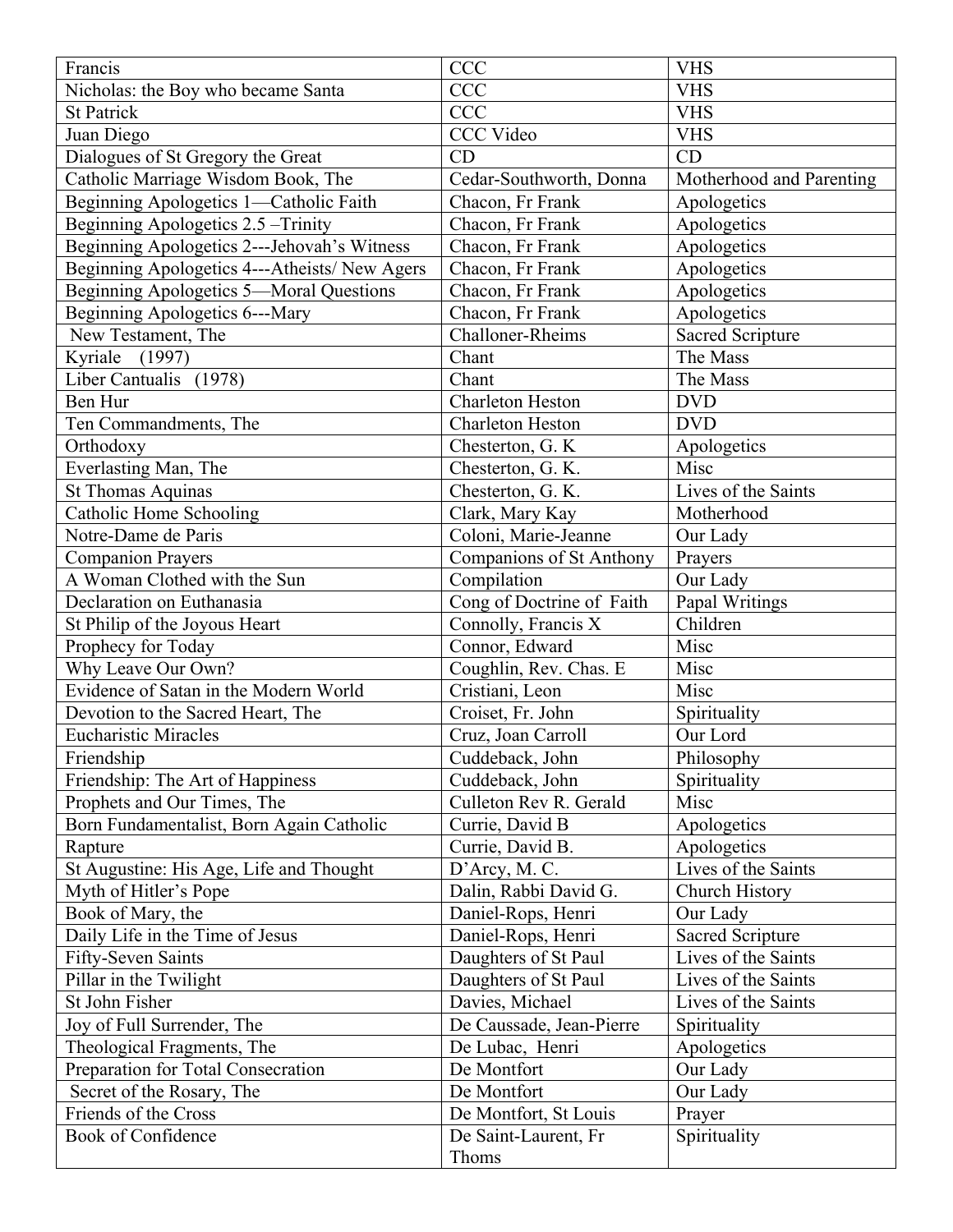| St Joan of Arc: The Girl Soldier             | De Wohl, Louis             | Children                 |
|----------------------------------------------|----------------------------|--------------------------|
| Sacred Heart and the Priesthood, The         | Dela Touche, Mother        | Sacraments               |
|                                              | Louise                     |                          |
| Francis: Saint of Assisi and the World       | DelPopolo, Anthony James,  | Lives of the Saints      |
| First Californian: Story of Junipero Serra   | Demarest, Donald           | Lives of the Saints      |
| First Californian: Story of Junipero Serra   | Demarest, Donald           | Lives of the Saints      |
| Fr. Marquette and the Great Rivers           | Derleth, August            | Children                 |
| St Ignatius and the Company of Jesus         | Derleth, August            | Children                 |
| Large Family, the                            | Diamond, Dr Eugene F.      | Motherhood and Parenting |
| St Pius X: The Boy who become Pope           | Diethelm, Walter           | Children                 |
| <b>St Catherine Laboure</b>                  | Dirvin, Fr Joseph          | Lives of the Saints      |
| Soul of St Elizabeth Seton, The              | Dirvin, Joseph             | Lives of the Saints      |
| Homeschooling Book of Answers                | Dobson, Linda              | Motherhood               |
| Messengers to the Americas                   | Dollen, Charles            | Church History           |
| Why Catholicism Matters                      | Donohue, Bill              | Apologetics              |
| Deliver Us from Evil                         | Dooley, Thomas             | Miscellaneous            |
| Fatima in Lucia's own Words                  | Dos Santos, Sr. Lucia      | Our Lady                 |
| Heliotropium, The                            | Drexelius, Jeremias, S. J. | Spirituality             |
| Authenticity                                 | Dubay, Thomas              | Apologetics              |
| Fire Within                                  | Dubay, Thomas              | Lives of the Saints      |
| Seeking Spiritual Direction                  | Dubay, Thomas              | Prayer                   |
| A Pocket Guide to Confession                 | Dubruiel, Michael          | Sacraments               |
| How to Get the Most Out of the Eucharist     | Dubruiel, Michael          | Sacraments               |
| Pocket Guide to Confession                   | Dubruiel, Michael          | Sacraments               |
| Praying for Our Priests                      | Dunne, Msgr. Peter         | Our Lady                 |
| Time Management for Catholics                | Durand, Dave               | Motherhood and Parenting |
| Ceremonies of the Roman Rite (OF)            | Elliott, Peter             | The Mass                 |
| Unicorn in the Sanctuary                     | England, Randy             | Miscellaneous            |
| Saintly Solutions to Life's Common Problems  | Esper, Father Joseph       | Spirituality             |
| History of the Church                        | Eusebius                   | Church History           |
| Pure Womanhood                               | Evert, Crystalina          | Motherhood/Parenting     |
| Answering Jehovah's Witnesses                | Evert, Jason               | Apologetics              |
| All for Jesus                                | Faber, Fr Frederick        | Our Lord                 |
| Growth in Holiness                           | Faber, Fr Frederick        | Spirituality             |
| Listen, Son                                  | Family Life Ed for Boys    | Motherhood and Parenting |
| Mother's Little Helper                       | Family Life Ed for Girls   | Motherhood and Parenting |
| <b>Oxford Dictionary of Saints</b>           | Farmer, David Hugh         | Lives of the Saints      |
| Catholic Mystique, The                       | Ferrara, Jennifer          | Apologetics              |
| <b>Evolution Hoax Exposed</b>                | Field, A. N.               | Misc                     |
| Behind the Lodge Door                        | Fisher, Paul A.            | Miscellaneous            |
| Vatican II                                   | Flannery, Austin ed        | Papal Writings           |
| Pope St Pius X                               | Forbes, F. A.              | Lives of the Saints      |
| <b>Blessed Jacinta and Blessed Francisco</b> | Fox, Fr Robert             | Children's Books         |
| St Joseph Promise, The                       | Fox, Fr Robert             | Children                 |
| Prayer Book for Young Catholics              | Fox, Fr. Robert J.         | Spirituality             |
| Padre Pio: The Wonder-Worker                 | Franciscan Friars of Immac | Lives of the Saints      |
| Man of Beatitudes, A: Pier Giorgio Frassati  | Frassati, Luciana          | Lives of the Saints      |
| A Man of the Beatitudes                      | Frassati, Pier Giorgio     | Lives of the Saints      |
| Our Lady 33 Days to Morning Glory            | Gaitley, Michael           | Our Lady                 |
| A Layman's Guide to the Liturgy of the Hours | Gallagher, Fr. Timothy     | Spirituality             |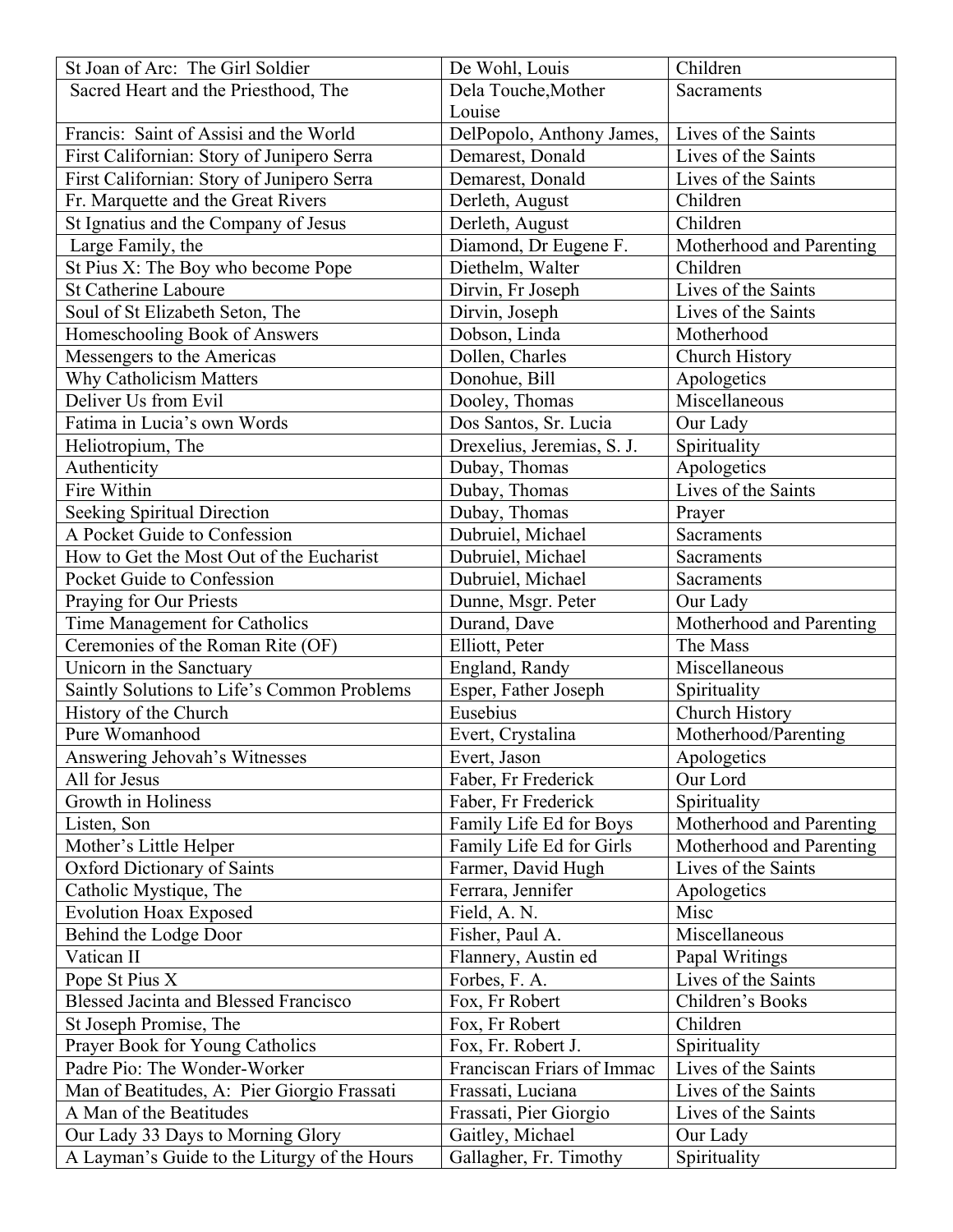| <b>Edmund Campion</b>                                                    | Gardiner, Harold C          | Children                 |
|--------------------------------------------------------------------------|-----------------------------|--------------------------|
| Catholic Faith: A Catechism Book 2                                       | Gasparri, Cardinal          | Catechism/Reference      |
| Catholic Faith; A Catechism Book 3                                       | Gasparri, Cardinal          | Catechism/Reference      |
| Life of St Gemma Galgani, The                                            | Germanus, Ven Fr.           | Lives of the Saints      |
| St Therese the Little Flower                                             | Gesualda, Sister            | Children                 |
| Faith of Our Fathers, The                                                | Gibbons, James Cardinal     | Apologetics              |
| Miracle of Our Lady of Fatima, The                                       | Gilbert Roland              | <b>DVD</b>               |
| Newman and His Age                                                       | Gilley, Sheridan            | Church History           |
| <b>Elements of Christian Philosophy</b>                                  | Gilson, Etienne             | Philosophy               |
| Spirit of Medieval Philosophy, The                                       | Gilson, Etienne             | Philosophy               |
| Spirit of Medieval Philosophy, The                                       | Gilson, Etienne             | Philosophy               |
| Prince of Peace                                                          | Goodier, Alban              | Spirituality             |
| Joan of Arc                                                              | Gordon, Mary                | Tape                     |
| Where We Got the Bible                                                   | Graham, Henry G.            | <b>Sacred Scripture</b>  |
| Mission of the Messiah                                                   | Gray, Tim                   | Sacred Scripture         |
| Scarlet and the Black, The                                               | <b>Gregory Peck</b>         | <b>DVD</b>               |
| What must I do to be Saved?                                              | Grodi, Marcus               | Apologetics              |
| Augustine                                                                | Groeschel, Fr Benedict      | Lives of the Saints      |
| Praying in the Presence of Our Lord                                      | Groeschel, Fr Benedict      | <b>Blessed Sacrament</b> |
| In the Presence of Our Lord                                              | Groeschel, Fr. Benedict     | Our Lord                 |
| And the Word Dwelt Among Us                                              | Guardini, Romano            | Sacred Scripture         |
|                                                                          | Guardini, Romano            | Spirituality             |
| Art of Praying, The<br><b>Eternal Life</b>                               | Guardini, Romano            |                          |
| Inner Life of Jesus, The                                                 | Guardini, Romano            | Spirituality<br>Our Lord |
|                                                                          |                             |                          |
| Living God, The                                                          | Guardini, Romano            | Miscellaneous            |
| Living the Drama of Faith                                                | Guardini, Romano            | Miscellaneous            |
| Lord, The                                                                | Guardini, Romano            | Our Lord                 |
| Preparing Yourself for Mass                                              | Guardini, Romano            | Mass                     |
| In the Murky Waters of Vatican II                                        | Guimaraes, Atila            | Misc                     |
| Kings Highway, The                                                       | Gundon, Kenneth R.          | Apologetics              |
| Suffering Servant's Courage, The                                         | Haapala, Christina          | Our Lady                 |
| Contemplative Hinger, The                                                | Haggerty, Fr Donald         | Prayer                   |
| Catholic Education: Homeward Bound                                       | Hahn and Hassen             | Motherhood and Parenting |
| Catholic for a Reason                                                    | Hahn and Suprenant          | Apologetics              |
| Catholic for a Reason II                                                 | Hahn and Suprenant          | Apologetics              |
| Lamb's Supper, The                                                       | Hahn Scott                  | Mass                     |
| 1 <sup>st</sup> & 2 <sup>nd</sup> Corinthians (Ignatius Cath Study Bibl) | Hahn, Scott                 | Sacred Scripture         |
| 1 <sup>st</sup> John – Revelation (Ignatius Cath Study Bible)            | Hahn, Scott                 | <b>Sacred Scripture</b>  |
| A Father Who Keeps His Promises                                          | Hahn, Scott                 | Church History           |
| Genesis: 1-22                                                            | Hahn, Scott                 | CD                       |
| Hail Holy Queen                                                          | Hahn, Scott                 | Our Lady                 |
| Hebrews (Ignatius Catholic Study Bible)                                  | Hahn, Scott                 | <b>Sacred Scripture</b>  |
| James-Jude (Ignatius Catholic Study Bible)                               | Hahn, Scott                 | <b>Sacred Scripture</b>  |
| Lamb's Supper, The                                                       | Hahn, Scott                 | The Mass                 |
| Lord, Have Mercy                                                         | Hahn, Scott                 | Sacraments               |
| Philippians – Philemon (St Ignatius Study Bible)                         | Hahn, Scott                 | <b>Sacred Scripture</b>  |
| Reasons to Believe                                                       | Hahn, Scott                 | Apologetics              |
| Our Father's Plan #1                                                     | Hahn, Scott and Jeff Cavins | <b>VHS</b>               |
| Our Father's Plan #2                                                     | Hahn, Scott and Jeff Cavins | <b>VHS</b>               |
| Our Father's Plan #3                                                     | Hahn, Scott and Jeff Cavins | <b>VHS</b>               |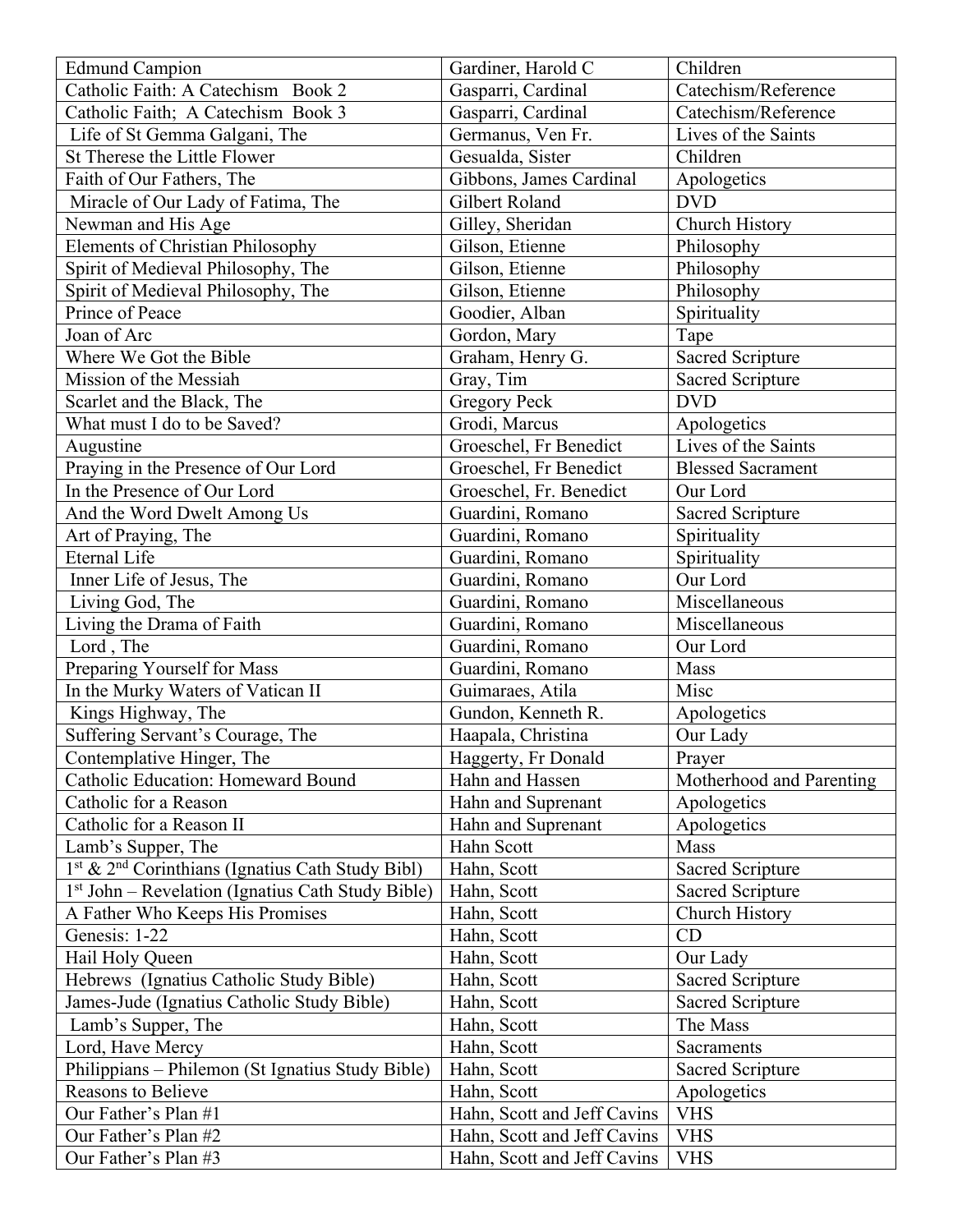| Rome Sweet Home                                | Hahn, Scott and Kimberly  | Apologetics              |
|------------------------------------------------|---------------------------|--------------------------|
| Saints: Who They Are and How They Help You     | Hallam, Elizabeth         | Lives of the Saints      |
| Dressing with Dignity                          | Hammond, Colleen          | Motherhood and Parenting |
| Catholic Catechism, The                        | Hardon, Fr John           | Catechism                |
| Modern Catholic Dictionary                     | Hardon, Fr John           | Catechism                |
| Retreat with the Lord                          | Hardon, Fr John           | Spirituality             |
| Protestant Churches of America                 | Hardon, John A S.J.       | Apologetics              |
| <b>Retreat Companion for Priests</b>           | Havey, Fr. Francis P      | Spirituality             |
| Catholicism and Reason                         | Hayes, Rev Edward J       | Apologetics              |
| Catholicism and Society                        | Hayes, Rev Edward J       | Apologetics              |
| <b>Silent Music</b>                            | Herrera, R. A             | Lives of the Saints      |
| I Confess                                      | Hitchcock, Alfred         | <b>VHS</b>               |
| Married Saints and Blesseds thru the Centuries | Holbock, Ferdinand        | Lives of the Saints      |
| St Anthony and the Christ Child                | Homan, Helen Walker       | Children                 |
| Reed of God, The                               | Houselander, Caryll       | Our Lady                 |
| Hidden Jesus, The                              | Howell, Kenneth J.        | <b>Sacraments</b>        |
| Vincent de Paul                                | Hubbard, Margaret Ann     | Children                 |
| Church in Crisis, The                          | Hughes, Msgr Philip       | Church History           |
| Voices of the American Past                    | Hyser, Raymond M.         | Church History           |
| Ceremonies of the Modern Roman Rite            | <b>Ignatius Press</b>     | Mass                     |
| Ceremonies of the Modern Roman Rite            | Ignatius Press            | Mass                     |
| Church and Women: A Compendium, the            | Ignatius Press            | Miscellaneous            |
| Social Teachings of Vatican II                 | <b>Ignatius Press</b>     | Misc                     |
| <b>St Thomas More</b>                          | Ince, Elizabeth           | Children                 |
| Miracle of Marcellino                          | Italia                    | <b>DVD</b>               |
| King of Kings                                  | Jeffrey Hunter            | <b>DVD</b>               |
| Song of Bernadette, The                        | Jennifer Jones            | <b>DVD</b>               |
| Passion of the Christ                          | Jim Caviezel              | <b>DVD</b>               |
| <b>Encyclopedia of Saints</b>                  | Jockle, Clemens           | Lives of the Saints      |
| <b>Bible History</b>                           | Johnson, Fr George        | <b>Sacred Scripture</b>  |
| Story of the Church, The                       | Johnson, Fr George        | Church History           |
| Sound of Music, The                            | Julie Andrews             | <b>DVD</b>               |
| Kolbe: Saint of the Immaculata                 | Kalvelage, Br Francis, ed | Lives of the Saints      |
| Catholicism and Fundamentalism                 | Keating, Karl             | Apologetics              |
| Usual Suspects, The                            | Keating, Karl             | Apologetics              |
| Bible as History, The                          | Keller, Werner            | <b>Sacred Scripture</b>  |
| Rediscover Catholicism                         | Kelly, Matthew            | Misc                     |
| Mother Cabrini: Missionary to he World         | Keyes, Frances Parkinson  | Children                 |
| Pray for the Sanctification of Priests         | Kieninger, Fr Titus       | Prayer                   |
| Breastfeeding and Natural Child Spacing        | Kippley, Sheila           | Motherhood and Parenting |
| In Soft Garments                               | Knox, Ronald A.           | Apologetics              |
| Handbook of Catholic Apologetics               | Kreeft, Peter             | Apologetics              |
| Love is Stronger Than Death                    | Kreeft, Peter             | Miscellaneous            |
| Love is Stronger than Death                    | Kreeft, Peter             | Miscellaneous            |
| Treasures Uncovered: The Parable of Jesus      | Kun, Jeanne               | <b>Sacred Scripture</b>  |
| Back to the Bible                              | Lattey, Cuthbert          | Sacred Scripture         |
| <b>Bernadette Speaks</b>                       | Laurentin, Fr Rene        | Lives of the Saints      |
| Catholic Apologetics                           | Laux, Fr John             | Apologetics              |
| <b>Catholic Morality</b>                       | Laux, Fr John             | Catechism/Reference      |
| Chief Truths of the Faith                      | Laux, Fr John             | Catechism/Reference      |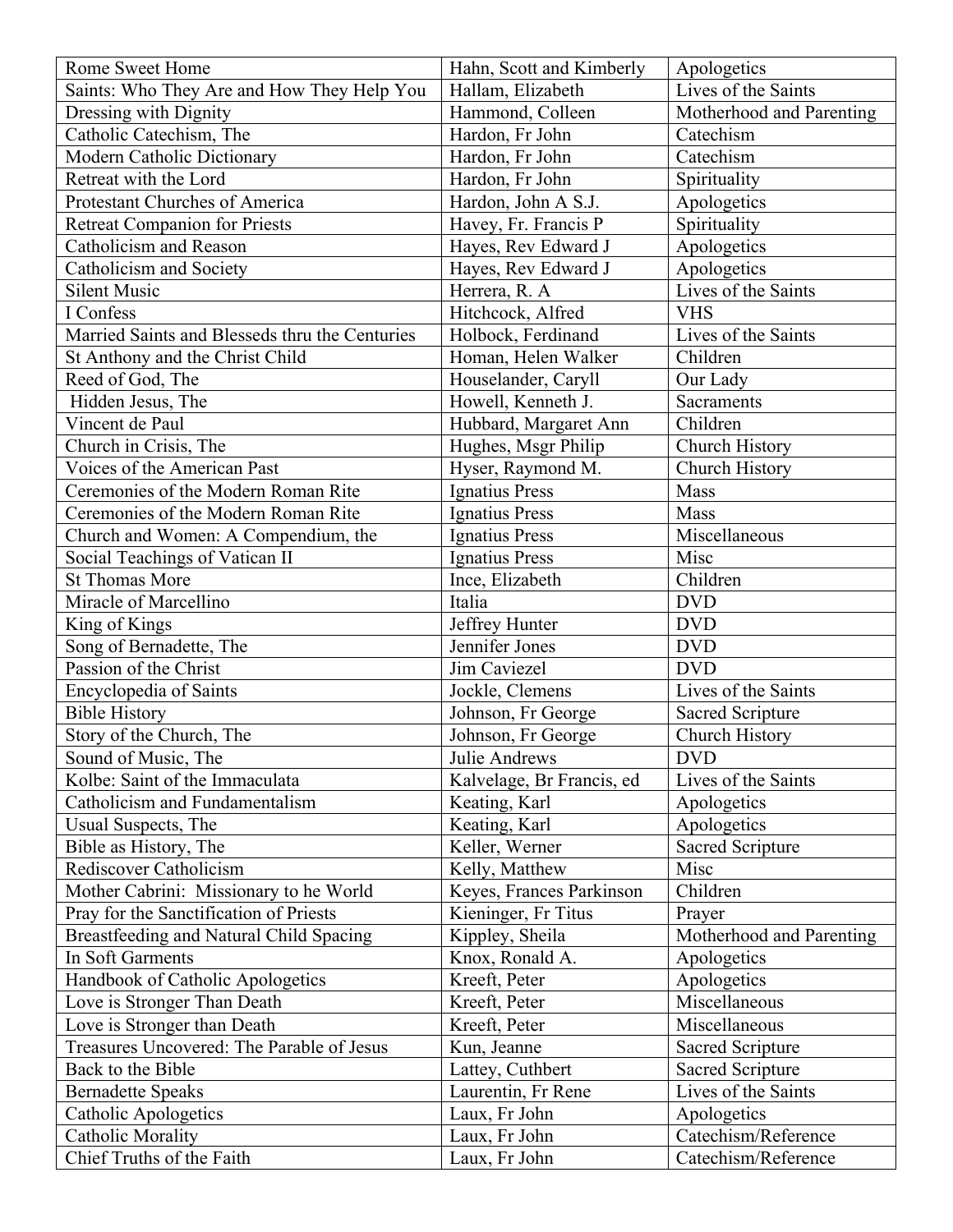| Mass and the Sacraments                 | Laux, Fr John          | Catechism/Reference      |
|-----------------------------------------|------------------------|--------------------------|
| Church History                          | Laux, Fr. John         | Church History           |
| Song at the Scaffold, the               | Le Fort, Gertrude      | Church History           |
| Progress Through Mental Prayer          | Leen, Edward C. S. Sp. | Spirituality             |
| In the Likeness of Christ               | Leen, Edward C. S. Sp. | Spirituality             |
| Open Letter to Confused Catholics       | Lefebvre, Arbp Marcel  | Misc                     |
| Ways of Mental Prayer, The              | Lehodey, Dom Vitalis   | Spirituality             |
| Therese                                 | Leonardo Defilippis    | <b>DVD</b>               |
| Shadow of His Wings, The                | Leutenegger, Benedict  | Church History           |
| Complete C. S. Lewis Signature Classics | Lewis, C. S.           | Misc                     |
| Yes, God                                | Lloyd, Susie           | Motherhood and Parenting |
| Cure of Ars, The                        | Lomask, Milton         | Children                 |
| Listen My Son                           | Longenecker, Dwight    | Spirituality             |
| Played by Ear                           | Lord, Fr Daniel        | Misc                     |
| Apostles of Jesus                       | Lovasik                | Children                 |
| Book of Saints, Part 12                 | Lovasik                | Children                 |
| Book of Saints, Part 5                  | Lovasik                | Children                 |
| <b>Celebrating Christmas</b>            | Lovasik                | Children                 |
| Eight Beatitudes, The                   | Lovasik                | Children                 |
| Mary, My Mother                         | Lovasik                | Children                 |
| My Fist Catholic Picture Dictionary     | Lovasik                | Children                 |
| Our Heavenly Mother                     | Lovasik                | Children                 |
| Picture Book of Prayers                 | Lovasik                | Children                 |
| <b>Picture Books of Saints</b>          | Lovasik                | Children                 |
| Saint Elizabeth Ann Seton               | Lovasik                | Children                 |
| St Anthony of Padua                     | Lovasik                | Children                 |
| Teaching of Jesus, The                  | Lovasik                | Children                 |
| Catholic Homeschool Treasury, The       | Mackson and Wittman    | Motherhood and Parenting |
| Freemasonry                             | Madden, Bro, Charles   | Church History           |
| My Friend of Gods is a Friend of Mine   | Madrid, Patrick        | Apologetics              |
| Pope Fiction                            | Madrid, Patrick        | Apologetics              |
| Bible Themes: Volume 1                  | Maertens, Thierry      | Sacred Scripture         |
| <b>Bible Themes: Volume 2</b>           | Maertens, Thierry      | Sacred Scripture         |
| A Mother's Book of Prayers              | Marra, Julie           | Our Lady                 |
| True Devotion to the Holy Spirit        | Martinez               | Miscellaneous            |
| Catholic Children's Treasure Box Vol 1  | Maryknoll Sisters      | Children                 |
| Catholic Children's Treasure Box Vol 10 | Maryknoll Sisters      | Children                 |
| Catholic Children's Treasure Box Vol 11 | Maryknoll Sisters      | Children                 |
| Catholic Children's Treasure Box Vol 12 | Maryknoll Sisters      | Children                 |
| Catholic Children's Treasure Box Vol 13 | Maryknoll Sisters      | Children                 |
| Catholic Children's Treasure Box Vol 14 | Maryknoll Sisters      | Children                 |
| Catholic Children's Treasure Box Vol 15 | Maryknoll Sisters      | Children                 |
| Catholic Children's Treasure Box Vol 16 | Maryknoll Sisters      | Children                 |
| Catholic Children's Treasure Box Vol 17 | Maryknoll Sisters      | Children                 |
| Catholic Children's Treasure Box Vol 18 | Maryknoll Sisters      | Children                 |
|                                         |                        | Children                 |
| Catholic Children's Treasure Box Vol 19 | Maryknoll Sisters      | Children                 |
| Catholic Children's Treasure Box Vol 2  | Maryknoll Sisters      | Children                 |
| Catholic Children's Treasure Box Vol 20 | Maryknoll Sisters      |                          |
| Catholic Children's Treasure Box Vol 3  | Maryknoll Sisters      | Children                 |
| Catholic Children's Treasure Box Vol 4  | Maryknoll Sisters      | Children                 |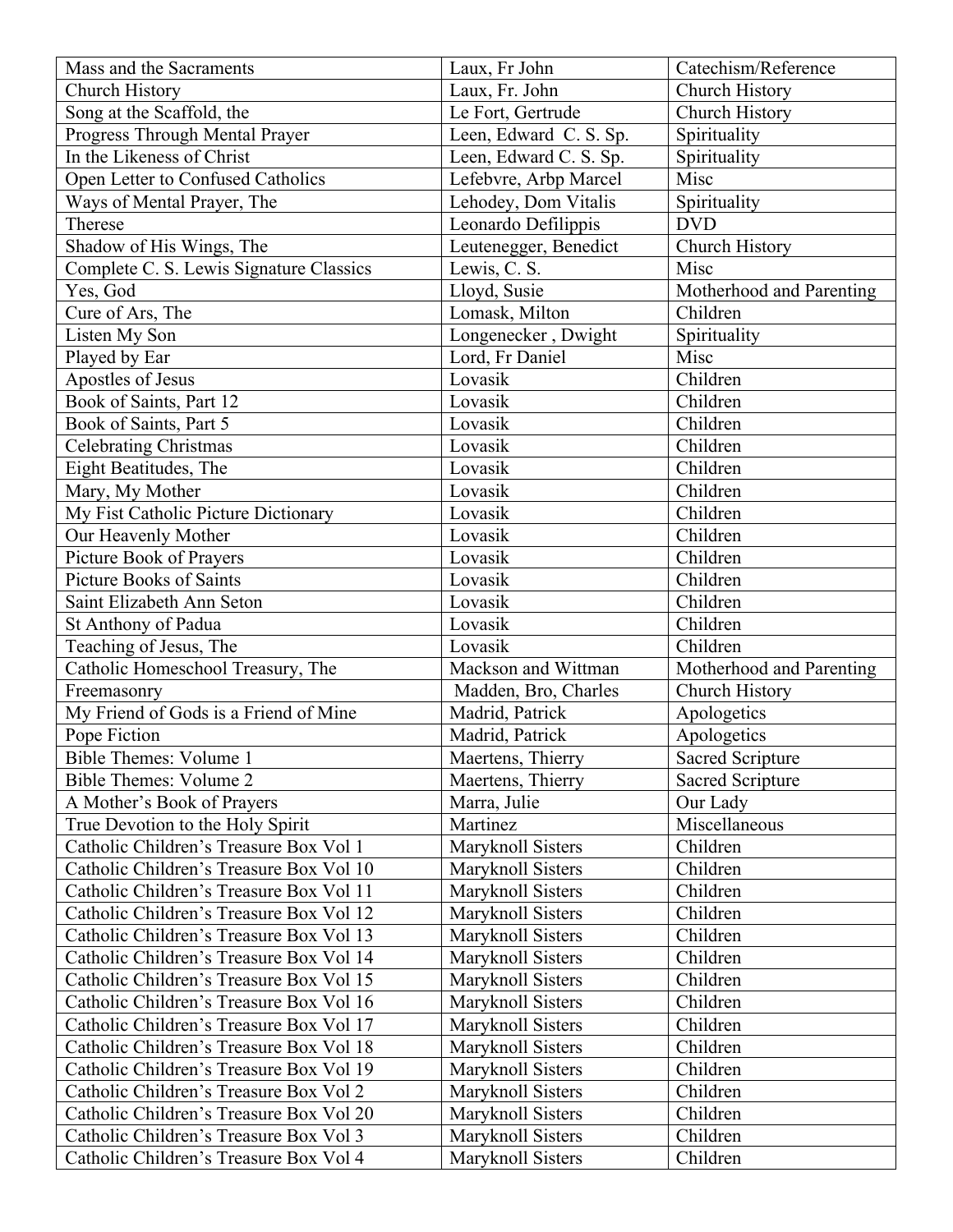| Catholic Children's Treasure Box Vol 5         | Maryknoll Sisters       | Children                 |
|------------------------------------------------|-------------------------|--------------------------|
| Catholic Children's Treasure Box Vol 6         | Maryknoll Sisters       | Children                 |
| Catholic Children's Treasure Box Vol 7         | Maryknoll Sisters       | Children                 |
| Catholic Children's Treasure Box Vol 8         | Maryknoll Sisters       | Children                 |
| Catholic Children's Treasure Box Vol 9         | Maryknoll Sisters       | Children                 |
| <b>Essentials of the Faith</b>                 | McBride, Alfred         | Apologetics              |
| Teen Catechism                                 | McBride, Alfred         | Catechism/Reference      |
| Science of Historical Theology, The            | McCarthy, Msgr John     | Catechism                |
| How to Read Churches                           | McNamara, Denis R       | Church History           |
| Way of Divine Love, The                        | Menendez, Sister Josefa |                          |
| Home Portaits of the Saints in Verse           | Metcalfe, James         | Lives of the Saints      |
| Jeanne Jugan                                   | Milcent, Paul           | Lives of the Saints      |
| Seven Lies about Church History                | Moczar, Diane           | Church History           |
| Young Life of St Maria Faustina, The           | Mohan, Claire           | Children                 |
| Young Life of Sister Faustina                  | Mohan, Claire Jordan    | Lives of the Saints      |
| Sadness of Christ, The                         | More, Thomas            | Writings of the Saints   |
| Best of Mother Angelica Live                   | Mother Angelica         | <b>DVD</b>               |
| Blessed are You: Mother Theresa and Beatitudes | Mother Teresa           | Writings of the Saints   |
| Meditation from a Simple Faith                 | <b>Mother Teresa</b>    | Writings of the Saints   |
| Mother Teresa in My Own Words                  | <b>Mother Teresa</b>    | Lives of the Saints      |
| On heart full of Love                          | Mother Teresa           | Writings of the Saints   |
| Something Beautiful for God                    | Muggeridge, Malcolm     | Lives of the Saints      |
| Spirituality of Fasting, The                   | Murphy, Charles M       | Spirituality             |
| Biblical Roots of the Mass, The                | Nash, Thomas J          | Mass                     |
| Jerusalem: within these Walls                  | National Geographic     | <b>VHS</b>               |
| Acts of the Apostles                           | Navarre Bible           | Sacred Scripture         |
| <b>Captivity Letters</b>                       | Navarre Bible           | <b>Sacred Scripture</b>  |
| Hebrews                                        | Navarre Bible           | <b>Sacred Scripture</b>  |
| Revelation                                     | Navarre Bible           | <b>Sacred Scripture</b>  |
| <b>Romans and Galatians</b>                    | Navarre Bible           | <b>Sacred Scripture</b>  |
| St John                                        | Navarre Bible           | <b>Sacred Scripture</b>  |
| St John                                        | Navarre Bible           | <b>Sacred Scripture</b>  |
| St Luke                                        | Navarre Bible           | <b>Sacred Scripture</b>  |
| <b>St Matthew</b>                              | Navarre Bible           | <b>Sacred Scripture</b>  |
| Thessalonians                                  | Navarre Bible           | <b>Sacred Scripture</b>  |
| Year and Our Children, The                     | Newland, Mary Reed      | Motherhood and Parenting |
| John Paul the Great                            | Noonan, Peggy           | Church History           |
| Cure of Ars                                    | O'Brien, Bartholomew    | Lives of the Saints      |
| A Landscape with Dragons                       | O'Brien, Michael        | Motherhood and Parenting |
| Hidden Manna, The                              | O'Connor, James T.      | Apologetics              |
| Miracle on 34 <sup>th</sup> Street             | O'Hara, Maureen         | <b>VHS</b>               |
| Facts about Luther, The                        | O'Hare, Msgr Patrick F  | <b>Church History</b>    |
| Facts about Luther, The                        | O'Hare, Msgr Patrick F. | Church History           |
| Mother of God and Her Glorious Feasts, The     | O'Laverty, Fr H.        | Our Lady                 |
| Secret of Confession, The                      | O'Sullivan, Fr. Paul    | Sacraments               |
| Mother Teresa                                  | Olivia Hussey           | <b>DVD</b>               |
| Da Vinci Hoax, The                             | Olson                   | Miscellaneous            |
| Will Catholics be "Left Behind"?               | Olson, Carl E.          | Apologetics              |
| Mary and the Bible                             | OSV pamphlet            | Our Lady                 |
| Action                                         | Ousset, Jean            | Misc                     |
|                                                |                         |                          |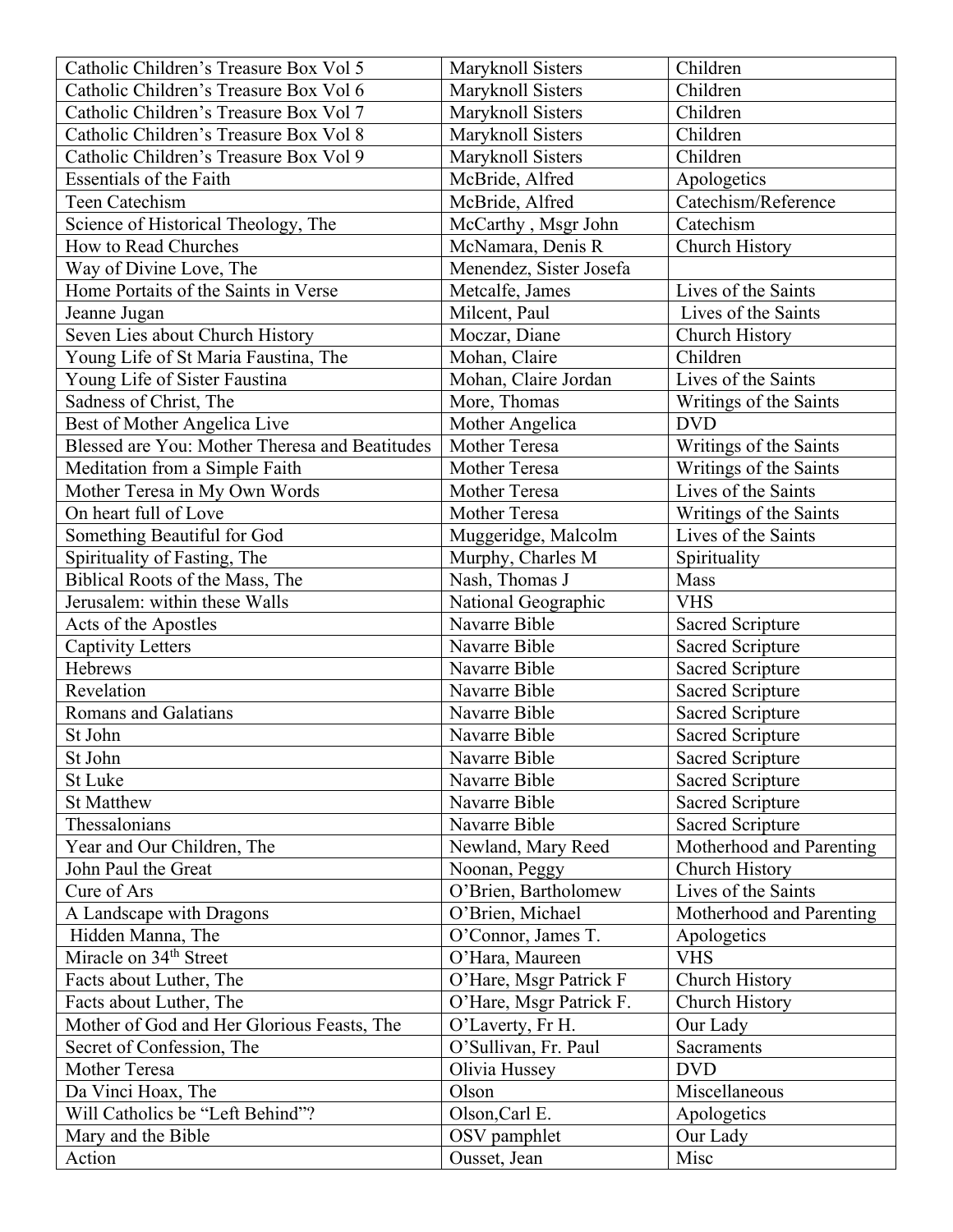| Come Holy Ghost                               | Owen, Hugh              | Tape                     |
|-----------------------------------------------|-------------------------|--------------------------|
| St Paul: A Bible Study Guide for Catholics    | Pacwa, Fr. Mitch        | <b>Sacred Scripture</b>  |
| Catholics and the New Age                     | Pacwa, Mitch            | Miscellaneous            |
| Father, Forgive Me, for I am Frustrated       | Pacwa, Mitch            | Misc                     |
| <b>Advent and Christmas Wisdom</b>            | Padre Pio               | Writings of the Saints   |
| A Guide to Pronouncing Biblical Names         | Pamphlet                | <b>Sacred Scripture</b>  |
| Catholic Religion Proved by Protestant Bible  | Pamphlet                | Apologetics              |
| Christ Lives in Me                            | Pamphlet                | Catechism/Reference      |
| Praying the Rosary                            | Pamphlet                | Our Lady                 |
| Angels, The                                   | Parente, Fr Pascal P.   | Angels                   |
| St Joseph Cupertino                           | Pastrovicchi, Fr Angelo | Lives of the Saints      |
| Man for All Seasons                           | Paul Scofield           | <b>DVD</b>               |
| C. S. Lewis and the Catholic Church           | Pearce, Dr Joseph       | Misc                     |
| Your Labor of Love                            | Penny, Agnes            | Motherhood               |
| Your Labor of Love                            | Penny, Agnes            | Motherhood/Parenting     |
| Wonders of Lourdes, The                       | Pepino, John            | Our Lady                 |
| Prayer, Fasting, Almsgiving                   | Perrotta, Kevin         | Spirituality             |
| St Joseph                                     | Perrotta, Louise        | Lives of the Saints      |
| John Paul II Speaks to Youth@ World Youth     | Photos                  | Papal Writings           |
| Day                                           |                         |                          |
| John Paul II: A Pope for the People           | Photos                  | Lives of the Saints      |
| Marian Shrines of Italy                       | Photos                  | Our Lady                 |
| Pope John Paul II: A Pastoral Visit to the US | Photos                  | Papal Writings           |
| Rome and Vatican                              | Photos                  | Church History           |
| <b>Ancient Scrolls</b>                        | Picture Book            |                          |
| Basilica in Nazareth                          | Picture Book            | Holy Land                |
|                                               | Picture Book            | Holy Land<br>Misc        |
| Caravaggio                                    |                         |                          |
| Holy Land Pottery at the Time of Jesus        | Picture Book            | Holy Land                |
| Inside the Vatican                            | Picture Book            | Church History           |
| <b>Israel Pictorial Guide and Souvenir</b>    | Picture Book            | Holy Land                |
| Know the Mass                                 | Picture Book            | The Mass                 |
| La Salette                                    | Picture Book            | Our Lady                 |
| Life of Jesus, the                            | Picture Book            | Our Lord                 |
| Martyr's Crown, The                           | Picture Book            | Church History           |
| Origins of the Alphabets                      | Picture Book            | Holy Land                |
| Pompeii Reconstructed                         | Picture Book            | Holy Land                |
| Sea of Galilee                                | Picture Book            | Holy Land                |
| St Paul: His Journeys                         | Picture Book            | Holy Land                |
| This is Israel                                | Picture Book            | Holy Land                |
| With Jesus through Galilee                    | Picture Book            | Holy Land                |
| <b>About Love</b>                             | Pieper, Josef           | Philosophy               |
| About Love                                    | Pieper, Josef           | Philosophy               |
| Four Cardinal Virtues, The                    | Pieper, Josef           | Spirituality             |
| In Defense of Philosophy                      | Pieper, Josef           | Philosophy               |
| In Search of the Sacred                       | Pieper, Josef           | Philosophy               |
| Scholasticism                                 | Pieper, Josef           | Philosophy               |
| Scholasticism                                 | Pieper, Josef           | Philosophy               |
| A Mother's Rule of Life                       | Pierlot, Holly          | Motherhood and Parenting |
| Upper Room, The                               | Plassmann, Thomas       | Spirituality             |
| In Garments all Red                           | Poage, Fr. Godfrey      | Lives of the Saints      |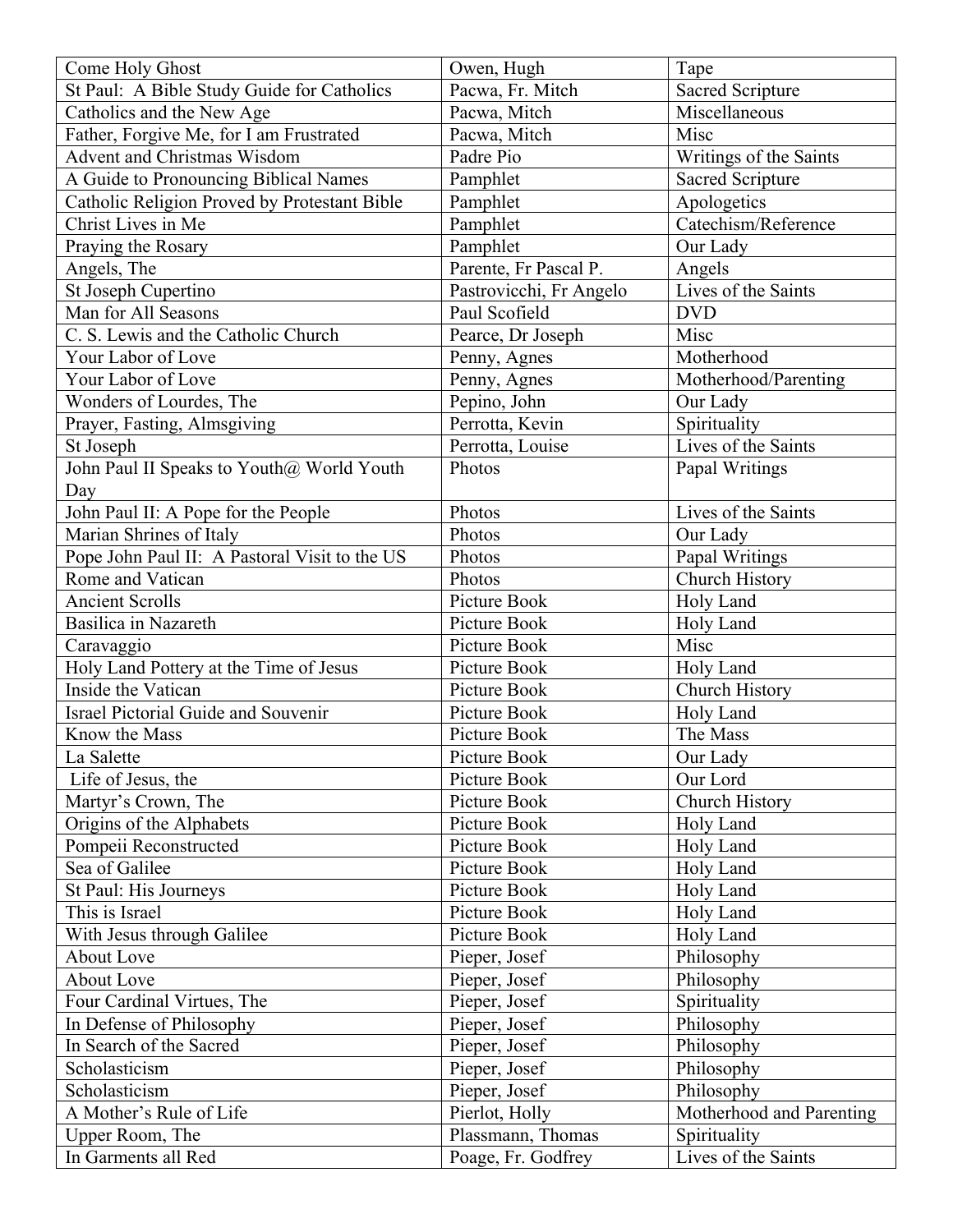| Advent begins at Home                          | Polek, David                       | Motherhood/Parenting    |
|------------------------------------------------|------------------------------------|-------------------------|
| Air Waves from Hell                            | Poncelet, Fr. Frank                | Misc                    |
| God is Love                                    | Pope Benedict XVI                  | Papal Writings          |
| Jesus of Nazareth                              | Pope Benedict XVI                  | Our Lord                |
| Veritatis Splendor                             | Pope Joh Paul II                   | Papal Writings          |
| Catechism of the Catholic Church               | Pope John Paul II                  | Catechism/Reference     |
| Celebrate 2000! Reflections on the Holy Spirit | Pope John Paul II                  | Papal Writings          |
| Church, The                                    | Pope John Paul II                  | Papal Writings          |
| Code of Canon Law                              | Pope John Paul II                  | Papal Writings          |
| Crossing the Threshold of Hope                 | Pope John Paul II                  | Papal Writings          |
| Dies Domini                                    | Pope John Paul II                  | Papal Writings          |
| Dominicae Cenae                                | Pope John Paul II                  | Papal Writings          |
| Ecclesia de Eucharistia                        | Pope John Paul II                  | Papal Writings          |
| For the Children                               | Pope John Paul II                  | Children                |
| Gift and Mystery                               | Pope John Paul II                  | Papal Writings          |
| God, Father and Creator                        | Pope John Paul II                  | Apologetics             |
| Jesus, Son and Saviour                         | Pope John Paul II                  | Papal Writings          |
| On the Christian Meaning of Suffering          | Pope John Paul II                  | Papal Writings          |
| Pope John Paul II in my Own Words              | Pope John Paul II                  | Papal Writings          |
| Reconciliatio et Paenitentia                   | Pope John Paul II                  | Papal Writings          |
| Redemptoris Custos                             | Pope John Paul II                  | Papal Writings          |
| Spirit: the Giver of Life and Love, The        | Pope John Paul II                  | Papal Writings          |
| Journal of a Soul                              | Pope John XXIII                    | Papal Writings          |
| Humanum Genus (Freemasonry)                    | Pope Leo XIII                      | Papal Writings          |
| Dei Verbum                                     | Pope Paul VI                       | Papal Writings          |
| Lumen Gentium                                  | Pope Paul VI                       | Papal Writings          |
| Who is Jesus?                                  | Pope Paul VI                       | Our Lord                |
| Mortalium Animos (Religious Unity)             | Pope Pius IX                       | Papal Writings          |
| Casti Cannubi                                  | Pope Pius XI                       | Papal Writings          |
| Church Speaks to the Modern World, The         | Popes                              | Papal Writings          |
| Mother Seton                                   | Power-Waters, Alma                 | Children                |
| St Catherine Laboure                           | Power-Waters, Alma                 | Children                |
| A Sing-a-long for Little Children              | Preschool                          | <b>VHS</b>              |
| Prayers for Little Children                    | Preschool                          | <b>VHS</b>              |
| Rosary for Little Children                     | Preschool                          | <b>VHS</b>              |
| Guide to the Passion                           | Q and A about the movie            | Our Lord                |
| <b>Gospel Catechesis Catechism</b>             | Ratzinger, Cardinal Joseph         | Catechism/Reference     |
| Pilgrim Fellowship of Faith                    | Ratzinger, Cardinal Joseph         | Miscellaneous           |
| Ratzinger Report, The                          | Ratzinger, Cardinal Joseph         | Miscellaneous           |
| Salt of the Earth                              | Ratzinger, Cardinal Joseph         | Miscellaneous           |
|                                                |                                    | The Mass                |
| Spirit of the Liturgy                          | Ratzinger, Joseph Card             |                         |
| Crossing the Tiber                             | Ray, Stephen K.<br><b>RC</b> Books | Apologetics             |
| Sunday Missal (EF)                             |                                    | The Mass                |
| Templars, The                                  | Read, Pierce Paul                  | Church History          |
| Atlas of the Bible                             | <b>Readers Digest</b>              | <b>Sacred Scripture</b> |
| St Francis of Assisi and Conversion of Moslems | Rega, Frank                        | Lives of the Saints     |
| 33 Doctors of the Church                       | Rengers, Fr. Christopher           | Lives of the Saints     |
| <b>Moments Divine</b>                          | Reuter, Fr Frederick               | Prayer                  |
| Early Christian Fathers                        | Richardson, Cyril                  | Church History          |
| Jesus of Nazareth                              | Robert Powell                      | <b>DVD</b>              |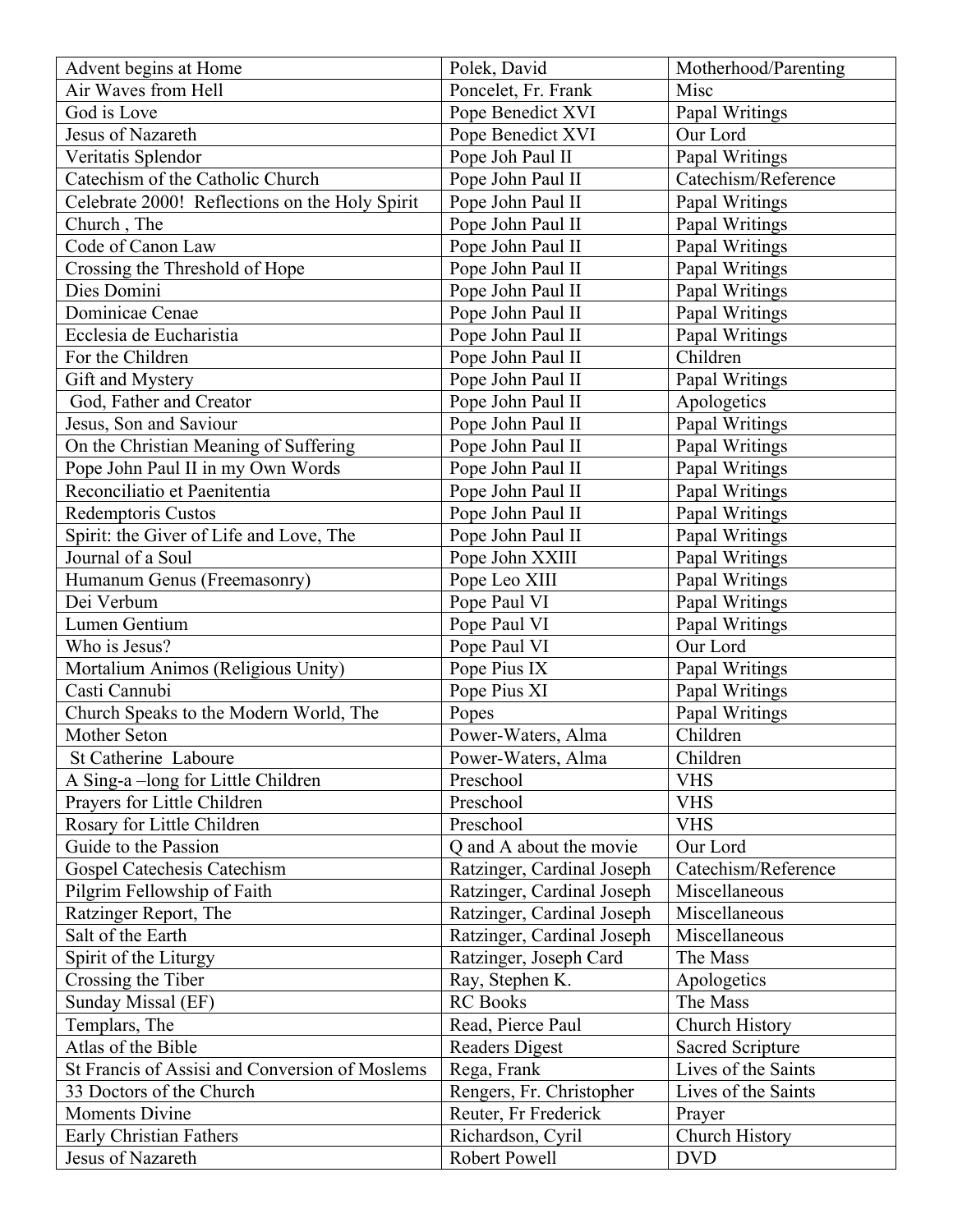| Protestant's Dilemma                           | Rose, Devin                   | Apologetics              |
|------------------------------------------------|-------------------------------|--------------------------|
| <b>Behold Thy Mother</b>                       | Rossetti                      | Our Lady                 |
| Life of Brother Andre, The                     | Ruffin                        | Lives of the Saints      |
| Cure D'Ars Today, The                          | Rutler, Fr George             | Tape                     |
| Noah's Flood                                   | Ryan and Pitman               | <b>Sacred Scripture</b>  |
| I am Love and Mercy Itself                     | Rychlowski, Bruno             | Sacraments               |
| <b>Biblical Basis for Purgatory</b>            | Salza, John                   | Apologetics              |
| Parents, Children and the Facts of Life        | Sattler, Fr Henry V.          | Motherhood and Parenting |
| Parents, Children and the Facts of Life        | Sattler, Henry V              | Motherhood/Parenting     |
| Appointment with God                           | Scanlan, Michael              | Prayer                   |
| Latin Grammar                                  | Scanlon                       | The Mass                 |
| <b>Reasonable Pleasures</b>                    | Schall, James V               | Spirituality             |
| Life of Anne Catherine Emmerich, The Vol 1     | Schmoger, Fr Carl             | Lives of the Saints      |
| Life of Anne Catherine Emmerich, Vol 1         | Schmoger, Fr. Carl            | Lives of the Saints      |
| Salvation is from the Jews                     | Schoeman, Roy H.              | Apologetics              |
| God' Human Face                                | Schonborn,                    | Our Lord                 |
| Cooking with the Saints                        | Schuegraf                     | Lives of the Saints      |
| <b>Bible History</b>                           | Schuster, Ignatius            | Sacred Scripture         |
| Constitution on the Church in the Modern World | <b>Second Vatican Council</b> | Papal Writings           |
| Fertility, Cycles and Nutrition                | Shannon, Marilyn M            | Motherhood and Parenting |
| Woman Shall Conquer, The                       | Sharkey, William              | Our Lady                 |
| By What Authority?                             | Shea, Mark                    | Apologetics              |
| A Map of Life                                  | Sheed, Frank                  | Misc                     |
| Theology and Sanity                            | Sheed, Frank                  | Catechism                |
| Apologetics and Catholic Doctrine, Part 1      | Sheehan, Most Rev. M.         | Apologetics              |
| Life is Worth Living                           | Sheen, Arbp Fulton            | Spirituality             |
| Treasure in lay                                | Sheen, Arbp Fulton            | Church History           |
| Lift Up Your Heart                             | Sheen, Fulton                 | Spirituality             |
| Purgatory                                      | Shouppe, Fr. F. X.            | Miscellaneous            |
| Life of Sister St. Rita of Cascia              | Sicardo, Jose                 | Lives of the Saints      |
| Praying through Our Losses                     | Simisic, Wayne                | Misc                     |
| <b>Under Angel Wings</b>                       | Sister Maria Antonia          | Lives of the Saints      |
| Communion of Saints, The                       | Slaves of the Imm Heart       | Lives of the Saints      |
| Our Glorious Popes                             | Slaves of the Imm Heart       | Church History           |
| Teaching of the Catholic Church, The: Vol 1    | Smith                         | Catechism/Reference      |
| Teaching of the Catholic Church, The: Vol 2    | Smith                         | Catechism/Reference      |
| Why Humanae Vitae was Right                    | Smith                         | Miscellaneous            |
| St Maximilian Kolbe                            | Smith, Fr Jeremiah J.         | Lives of the Saints      |
| <b>Christian Morality</b>                      | Smith, Msgr. Willaim          | Tape                     |
| An Introduction to the Devout Life             | St Francis de Sales           | Writings of the Saints   |
| Dignity and Duties of the Priest               | St Alphonsus de Ligouri       | Writings of the Saints   |
| Glories of Mary, The                           | St Alphonsus de Ligouri       | Writings of the Saints   |
| Holy Eucharist, The                            | St Alphonsus de Ligouri       | Writings of the Saints   |
| Passion and the Death of Jesus Christ, The     | St Alphonsus de Ligouri       | Writings of the Saints   |
| Preparation for Death                          | St Alphonsus de Ligouri       | Writings of the Saints   |
| Sermons of St Alphonsus de Ligouri             | St Alphonsus de Ligouri       | Writings of the Saints   |
| Way of the Cross, The                          | St Alphonsus de Ligouri       | Our Lord                 |
| Hail Holy Queen                                | St Alphonsus Ligouri          | Our Lady                 |
| St Anselm writings                             | St Anselm                     | Writings of the Saints   |
| Saint of the Day, Vol 1                        | <b>St Anthony Messenger</b>   | Lives of the Saints      |
|                                                |                               |                          |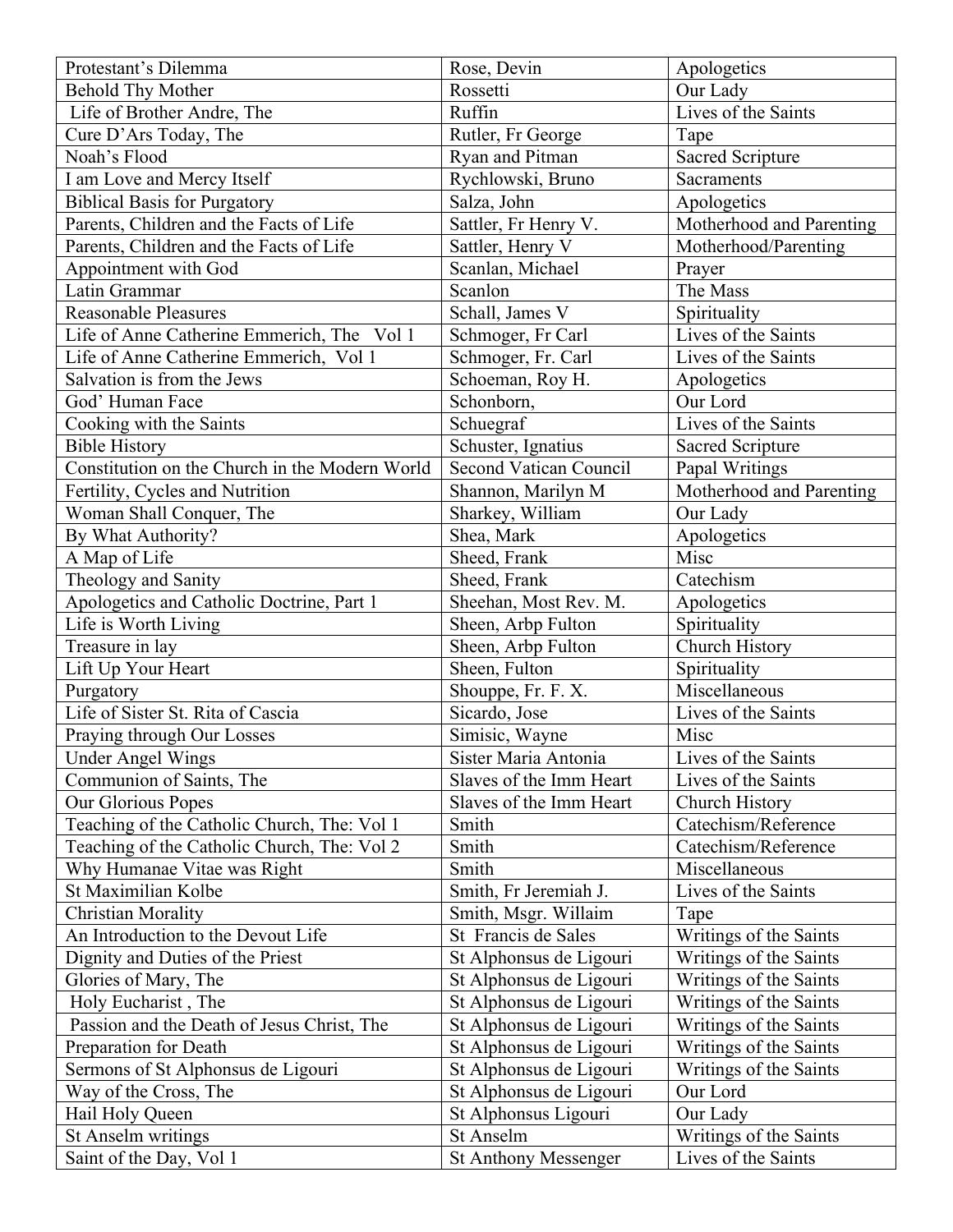| Saint of the Day, Vol 2                       | <b>St Anthony Messenger Pres</b> | Lives of the Saints    |
|-----------------------------------------------|----------------------------------|------------------------|
| City of God                                   | St Augustine                     | Writings of the Saints |
| Confessions                                   | St Augustine                     | Lives of the Saints    |
| Confessions                                   | St Augustine                     | Writings of the Saints |
| On Christian Doctrine                         | St Augustine                     | Writings of Saints     |
| On Christian Doctrine                         | St Augustine                     | Writings of the Saints |
| Rule of St Benedict, The                      | <b>St Benedict</b>               | Writings of the Saints |
| 15 Days of Prayer with St Bernard             | St Bernard                       | Writings of the Saints |
| Magnificent Prayers, The                      | St Bridget of Sweden             | Our Lord               |
| Fire of Love                                  | St Catherine of Genoa            | Writings of the Saints |
| 15 Days of Prayer with St Catherine of Siena  | St Catherine of Siena            | Writings of the Saints |
| Dialogue of St Catherine, The                 | St Catherine of Siena            | Lives of the Saints    |
| Spiritual Direction of St Claude de la        | St Claude de la Colombiere       | Lives of the Saints    |
| Colombiere                                    |                                  |                        |
| 15 Days of Prayer with St Elizabeth Ann Seton | St Elizabeth Ann Seton           | Writings of the Saints |
| Diary of St Faustina                          | St Faustina                      | Writings of the Saints |
| 15 Days of Prayer with St Francis de Sales    | St Francis de Sales              | Writings of the Saints |
| Are of Loving God                             | St Francis de Sales              | Writings of the Saints |
| For Lent: Sermons of St Francis de Sales      | St Francis de Sales              | Writings of the Saints |
| Sermons of St Francis de Sales for Advent and | St Francis de Sales              | Writings of the Saints |
| Christmas, The                                |                                  |                        |
| Sermons of St Francis de Sales on Our Lady    | St Francis de Sales              | Our Lady               |
| Sign of the Cross, The                        | St Francis de Sales              | Writings of the Saints |
| Prayers of St Gertrude                        | St Gertrude                      | Writings of the Saints |
| Spiritual Exercises of St Ignatius, The       | St Ignatius                      | <b>VHS</b>             |
| St Ignatius' Own Story                        | St Ignatius of Loyola            | Lives of the Saints    |
| Dark night of the Soul                        | St John of the Cross             | Writings of the Saints |
| Sermons of the Cure of Ars                    | St John Vianney                  | Writings of the Saints |
| Sermons of the Cure of Ars                    | St John Vianney                  | Writings of the Saints |
| St Joseph Beginners Bible                     | <b>St Joseph Publications</b>    | Children               |
| Secret of the Rosary, The                     | St Louis de Montfort             | Our Lady               |
| Secret of the Rosary, The                     | St Louis de Montfort             | Writings of the Saints |
| Jesus Reveals His Heart                       | <b>St Margaret Mary</b>          | Writings of the Saints |
|                                               | Alacoque                         |                        |
| Way of the Cross with Padre Pio, The          | St Padre Pio                     | Our Lord               |
| St Theresa the Little flower                  | St Paul Media                    | Children's Books       |
| Live Well, Die Holy                           | <b>St Robert Bellarmine</b>      | Our Lord               |
| Live Well, Die Holy                           | <b>St Robert Bellarmine</b>      | Writings of the Saints |
| Autobiography of St Teresa of Avila, The      | St Teresa of Avila               | Lives of the Saints    |
| Life of Saint Teresa                          | St Teresa of Avila               | Lives of the Saints    |
| Life of Teresa of Jesus, The                  | St Teresa of Avila               | Lives of the Saints    |
| Mornings with St Therese                      | <b>St Therese</b>                | Writings of the Saints |
| Story of a Soul, The                          | St Therese of Lisieux            | Lives of the Saints    |
| Imitation of Christ S                         | St Thomas a Kempis               | Writings of the Saints |
| Aquinas Catechism, The                        | <b>St Thomas Aquinas</b>         | Writings of the Saints |
| Aquinas Prescription, The                     | <b>St Thomas Aquinas</b>         | Writings of the Saints |
| Light of Faith                                | <b>St Thomas Aquinas</b>         | Writings of the Saints |
| Summa Contra Gentiles (Books 1, 2 and 4)      | <b>St Thomas Aquinas</b>         | Apologetics            |
| Summa of the Summa                            | <b>St Thomas Aquinas</b>         | Writings of the Saints |
| Summa Theologica: Vol 2, Parts 1-3            | <b>St Thomas Aquinas</b>         | Philosophy             |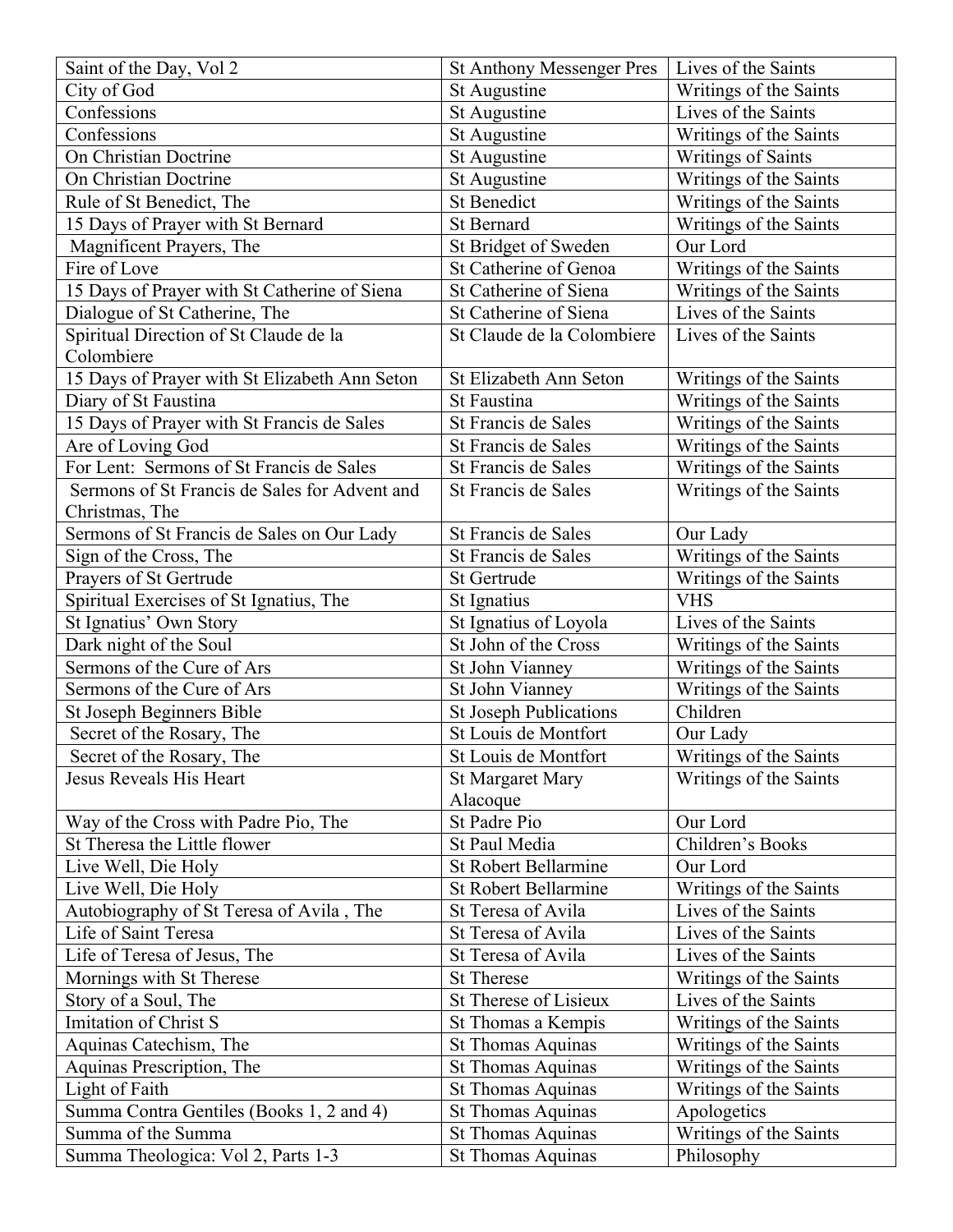| Summa Theologica: Vol 3, Part 2                 | <b>St Thomas Aquinas</b>         | Philosophy               |
|-------------------------------------------------|----------------------------------|--------------------------|
| How to Get More Out of Holy Communion           | St. Peter Julian Eymard          | <b>Sacraments</b>        |
| Essential Catholic Survival Guide, The          | <b>Staff of Catholic Answers</b> | Apologetics              |
| <b>Absolute Relativism</b>                      | Stefanick, Chris                 | Apologetics              |
| <b>Ungodly Rage</b>                             | Steichen, Donna                  | Miscellaneous            |
| Companion to Scripture Studies, Volume 2        | Steinmueller                     | <b>Sacred Scripture</b>  |
| Preparing Your Family for the 3rd Millenium     | Stenson, Jim                     | Tape                     |
| <b>Trustful Surrender</b>                       | St-Jude & dela Colombiere        | Spirituality             |
| St Anthony: Wonder-worker of Padua              | <b>Stoddard Charles Warren</b>   | Lives of the Saints      |
| Liturgy of the 3rd Millenium                    | Stravinskas, Fr Peter            | Tape                     |
| Wonders of the Holy Name, The                   | Sullivan, Fr Paul                | Prayer                   |
| My Meditations on St. Paul                      | Sullivan, Rev James              | Spirituality             |
| Pope John Paul II: A Tribute                    | Sullivan, Robert                 | Church History           |
| Not by Scripture Alone                          | Sungenis, Robert A.              | Apologetics              |
| St Michael and the Angels                       | <b>TAN</b>                       | Apologetics              |
| Baltimore Catechism No. 3                       | <b>TAN Books</b>                 | Catechism/Reference      |
| Life of Little Nellie of the Holy God           | <b>TAN Books</b>                 | Lives of the Saints      |
| Defending a Higher Law                          | <b>TFP</b>                       | Sacraments               |
| Return to Order                                 | <b>TFP</b>                       | Misc                     |
| Encyclopedia of the Bible                       | The Lion                         | <b>Sacred Scripture</b>  |
| <b>Building Catholic Family Traditions</b>      | Thigpen, Pau and Leisa           | Motherhood/Parenting     |
| Rapture Trap, The                               | Thigpen, Paul                    | Apologetics              |
| St Elizabeth's Three Crowns                     | Thompson, Blanche J.             | Children                 |
| Latin English Sunday Missal                     | <b>TLM</b>                       | Mass                     |
| Latin English Sunday Missal (1962)              | <b>TLM</b>                       | Mass                     |
| Lord of the Rings I, The Fellowship of the Ring | Tolkein                          | <b>DVD</b>               |
| Lord of the Rings II, The Two Towers            | Tolkein                          | <b>DVD</b>               |
| Lord of the Rings III, The Return of the King   | Tolkein                          | <b>DVD</b>               |
| Rome and Vatican                                | <b>Tour Book</b>                 | Church History           |
| Faith Explained, The                            | Trese, Leo J                     | Apologetics              |
| St Bernadette Soubirous                         | Trochu, Abbe Francois            | Lives of the Saints      |
| Joan of Arc                                     | Twain, Mark                      | Lives of the Saints      |
| <b>Hungry Souls</b>                             | Van den Aardweg, Gerard          | Four Last Things         |
| Holiness for Housewives                         | Van Zeller, Hubert               | Motherhood and Parenting |
| Holiness for Housewives                         | Van Zeller, Hubert               | Motherhood/Parenting     |
| Spirit of Penance, Path to God                  | Van Zeller, Hubert               | Miscellaneous            |
| Doubt No More II                                | Various Speakers                 | Tape                     |
| Divine Mysteries of the Most Holy Rosary        | Ven. Mary of Agreda              | Our Lady                 |
| Church and Women, The                           | Von Balthasar, Han Urs           | Misc                     |
| Art of Living. The                              | Von Balthasar, Hans              | Apologetics              |
| Elucidations                                    | Von Balthasar, Hans Urs          | Apologetics              |
| Four Last Things, The                           | Von Cochem, Fr Martin            | Four Last Things         |
| Marriage: the Mystery of Faithful Love          | Von Hildebrand                   | Sacraments               |
| Art of Living, The                              | Von Hildebrand, Dietrich         | Spirituality             |
| Love, Marriage and Catholic Conscience          | Von Hildebrand, Dietrich         | Motherhood and Parenting |
| Transformation in Christ                        | Von Hildebrand, Dietrich         | Spirituality             |
| Victory of Love, The                            | Von Speyr                        | <b>Sacred Scripture</b>  |
| Memorize the Faith                              | Vost                             | Motherhood and Parenting |
| Memoire the Faith!                              | Vost, Kevin                      | Motherhood/Parenting     |
| Our Lady of Fatima                              | Walsh, William Thomas            | Our Lady                 |